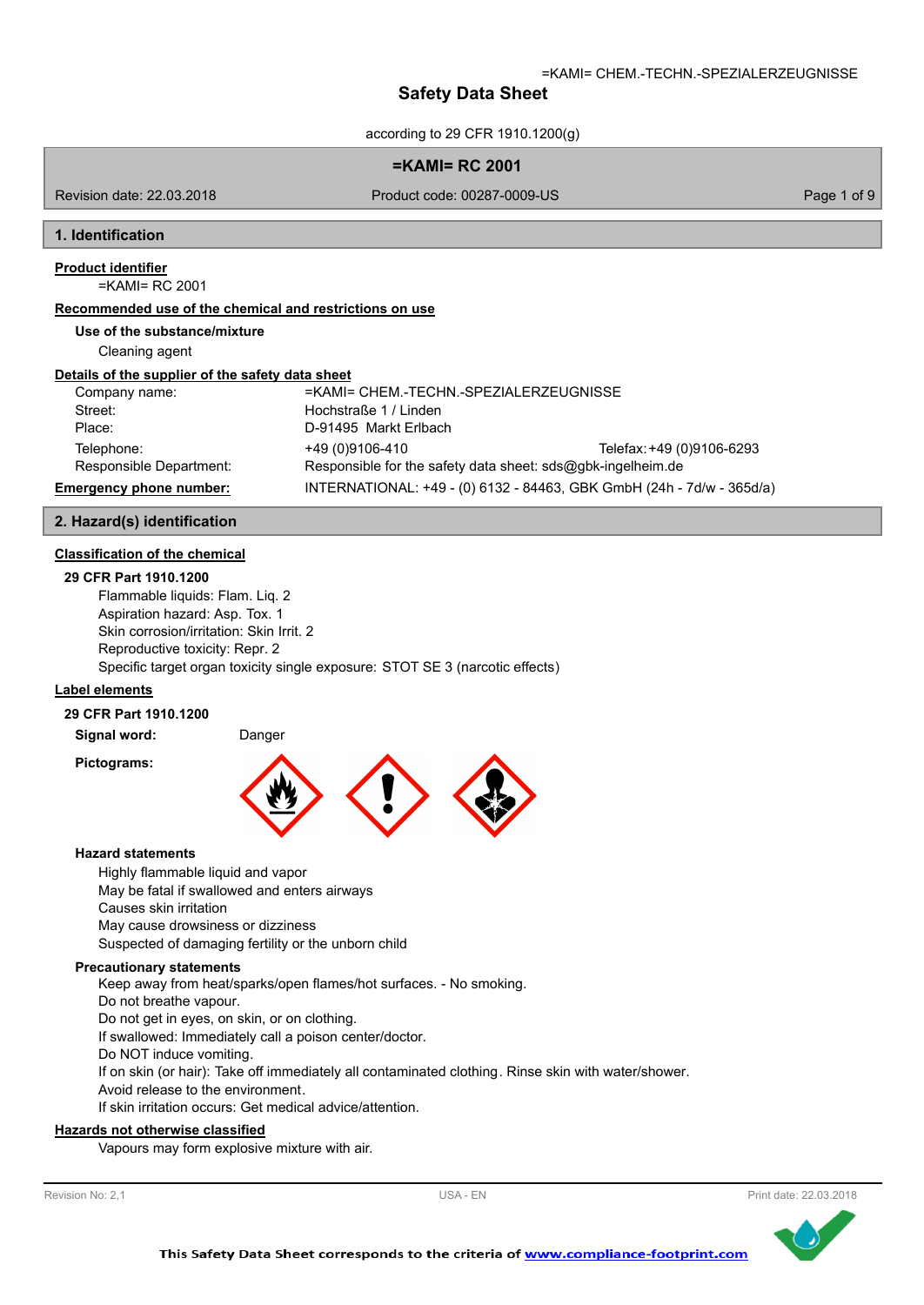according to 29 CFR 1910.1200(g)

**=KAMI= RC 2001**

Revision date: 22.03.2018

Product code: 00287-0009-US Page 2 of 9

#### **3. Composition/information on ingredients**

#### **Mixtures**

**Chemical characterization**

Preparation with hydrocarbons

# **Hazardous components**

| CAS No     | Components          | Quantity  |
|------------|---------------------|-----------|
| 64742-49-0 | Naphtha (petroleum) | < 95 %    |
| 67-63-0    | l Propan-2-ol       | $< 10 \%$ |
| 110-54-3   | In-Hexane           | $<$ 3 %   |

# **Further Information**

According to note P to the regulation (EC) no. 1272/2008, "Naphta (petroleum)" is not to be classified as "carcinogenic" or "mutagen" ingredient because a benzene content (EINECS No. 200-753-7) is below 0.1 % by weight.

# **4. First-aid measures**

#### **Description of first aid measures**

### **General information**

Remove contaminated soaked clothing immediately. If you feel unwell, seek medical advice.

# **After inhalation**

Move to fresh air in case of accidental inhalation of vapours. In the event of symptoms refer for medical treatment.

#### **After contact with skin**

Wash off with soap and plenty of water. Consult a doctor if skin irritation persists.

#### **After contact with eyes**

Rinse immediately with plenty of water, also under the eyelids, for at least 15 minutes. If eye irritation persists, consult a specialist.

#### **After ingestion**

Do not induce vomiting. Rinse out mouth and give plenty of water to drink. Never give anything by mouth to an unconscious person. Summon a doctor immediately. Induce vomiting only upon the advice of a physician.

#### **Most important symptoms and effects, both acute and delayed**

May be fatal if swallowed and enters airways. Causes skin irritation. May cause drowsiness or dizziness. Suspected of damaging fertility. Attention. Beware of aspiration danger.

OSHA Hazard Communication: This material is considered hazardous by the OSHA Hazard Communication Standard 29CFR 1910.1200.

### **Indication of any immediate medical attention and special treatment needed**

Treat symptoms.



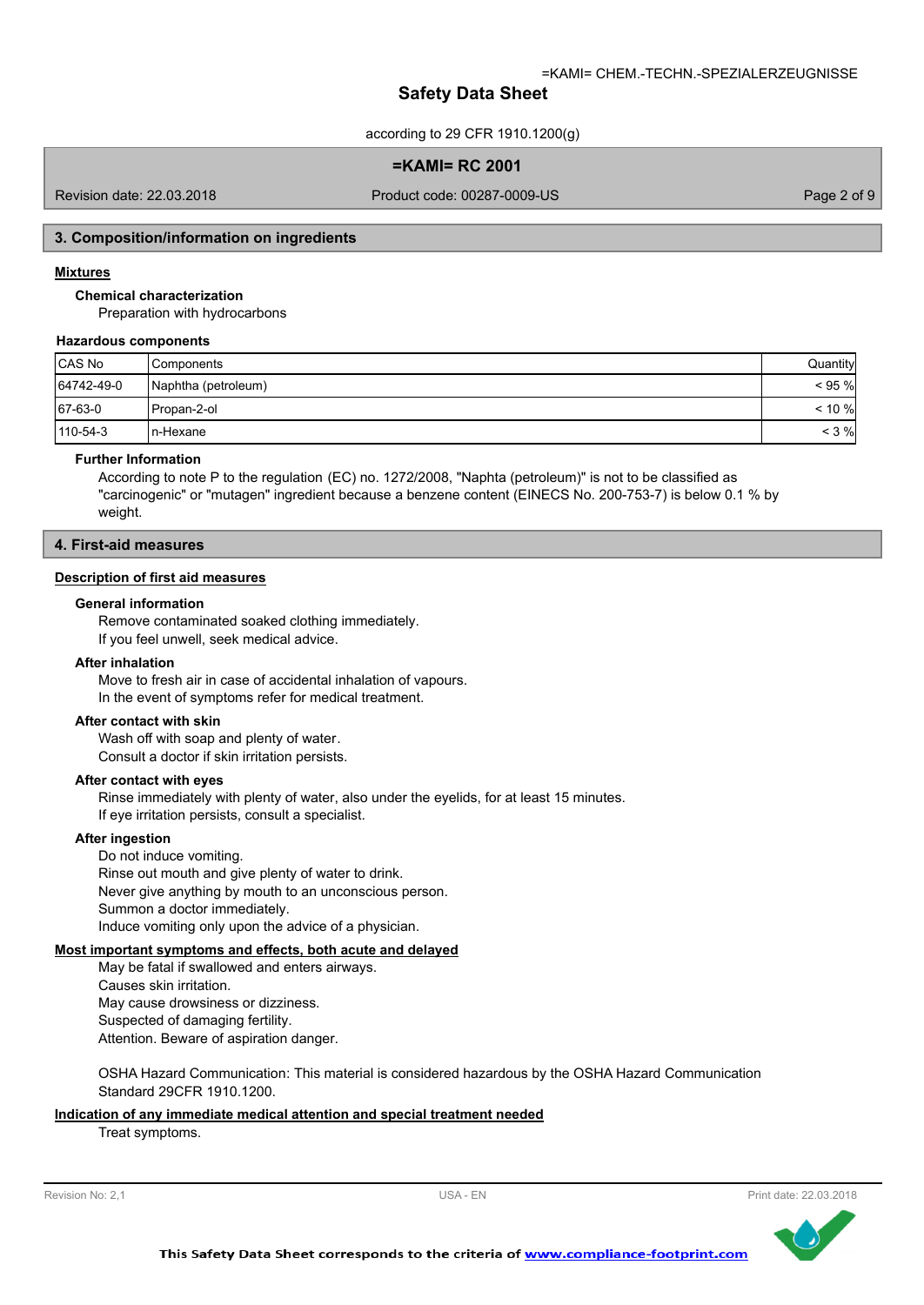according to 29 CFR 1910.1200(g)

# **=KAMI= RC 2001**

Revision date: 22.03.2018

Product code: 00287-0009-US Page 3 of 9

#### **5. Fire-fighting measures**

# **Extinguishing media**

# **Suitable extinguishing media**

Alcohol-resistant foam, dry chemical, carbon dioxide (CO2), water-spray.

#### **Unsuitable extinguishing media**

Full water jet.

#### **Specific hazards arising from the chemical**

Fire may produce:

carbon monoxide and carbon dioxide

# **Special protective equipment and precautions for fire-fighters**

Use breathing apparatus with independent air supply. Protective suit.

#### **Additional information**

Vapours are heavier than air and spread along ground. The vapour/air mixture is explosive, even in empty, uncleaned receptacles. Cool containers at risk with water spray jet. Fire residues and contaminated firefighting water must be disposed of in accordance with the local regulations.

# **6. Accidental release measures**

#### **Personal precautions, protective equipment and emergency procedures**

In case of vapour formation use respirator. Use only explosion-proof equipment. Ensure adequate ventilation. Remove persons to safety. Use personal protective clothing.

# **Environmental precautions**

Do not discharge into the drains/surface waters/groundwater.

# **Methods and material for containment and cleaning up**

Soak up with inert absorbent material (e.g. sand, silica gel, acid binder, universal binder). Shovel into suitable container for disposal. Clean contaminated surface thoroughly.

#### **Reference to other sections**

Observe protective instructions (see Sections 7 and 8). Information for disposal look up chapter 13.

# **7. Handling and storage**

### **Precautions for safe handling**

#### **Advice on safe handling**

Keep container tightly closed. Vapours are heavier than air and spread along ground. Avoid contact with the skin and the eyes. Use only in thoroughly ventilated areas.

#### **Advice on protection against fire and explosion**

Keep away from heat and sources of ignition. Do not smoke. Take precautionary measures against static discharges. Use only explosion-proof equipment.

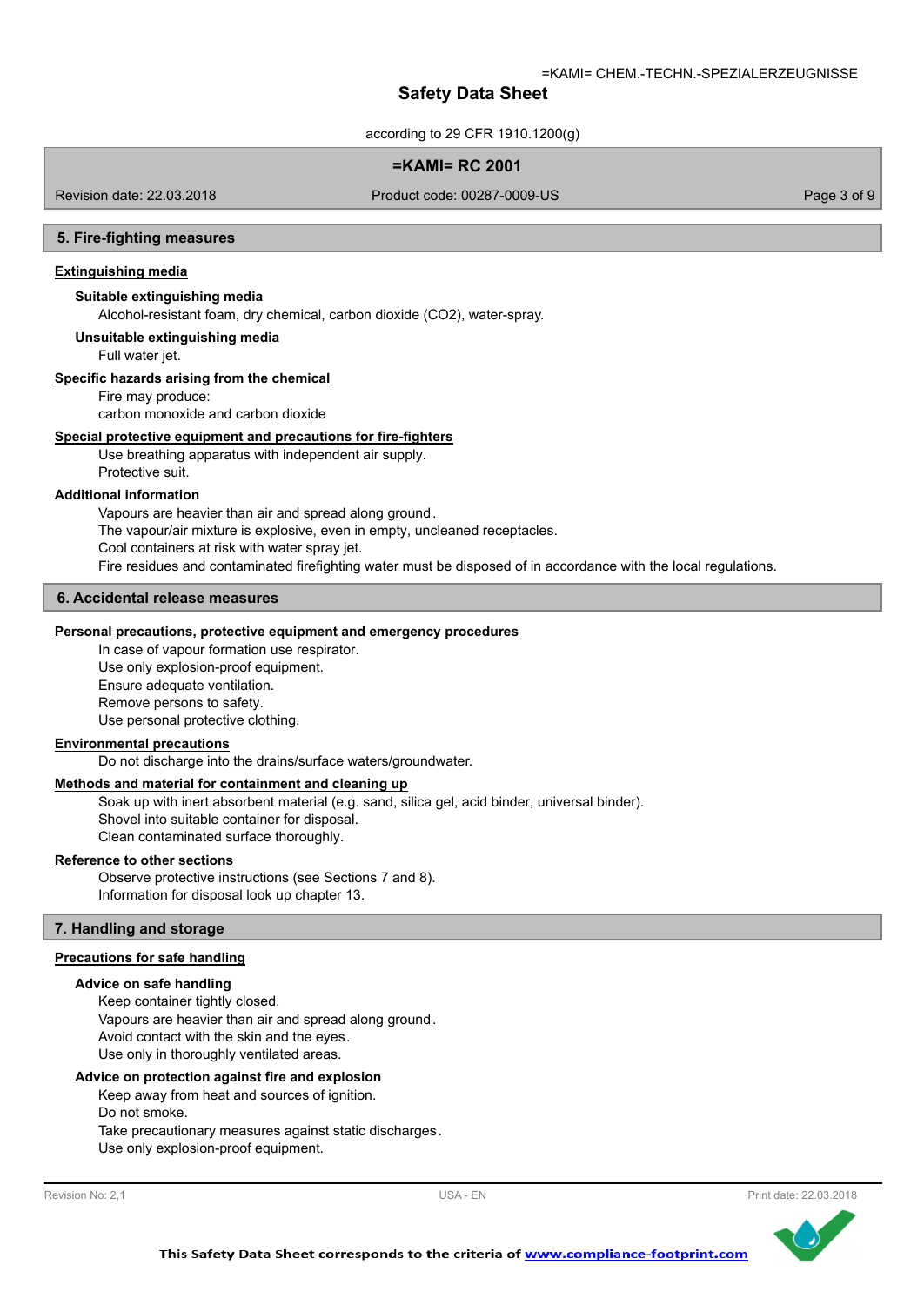according to 29 CFR 1910.1200(g)

# **=KAMI= RC 2001**

Revision date: 22.03.2018

Product code: 00287-0009-US Page 4 of 9

# **Conditions for safe storage, including any incompatibilities**

#### **Requirements for storage rooms and vessels**

Keep container tightly closed in a dry, cool and well-ventilated place. Pay attention to anti-explosion rules.

#### **Advice on storage compatibility**

Incompatible with oxidizing agents.

#### **Further information on storage conditions**

Keep away from food, drink and animal feeding stuffs.

#### **8. Exposure controls/personal protection**

#### **Control parameters**

#### **Exposure limits**

| CAS No.  | Substance         | ppm             | mg/m <sup>3</sup> | $f$ / $c$ $c$ | Category      | Origin     |
|----------|-------------------|-----------------|-------------------|---------------|---------------|------------|
| 67-63-0  | Isopropyl alcohol | 400             | 980               |               | TWA (8 h)     | PEL        |
|          |                   | 400l            | 980               |               | TWA (8 h)     | <b>REL</b> |
|          |                   | 500             | <b>1225</b>       |               | STEL (15 min) | <b>REL</b> |
| 110-54-3 | n-Hexane          | 500             | 1800              |               | TWA (8 h)     | PEL        |
|          |                   | 50 <sup>1</sup> | 180               |               | TWA (8 h)     | <b>REL</b> |

#### **Exposure controls**

# **Appropriate engineering controls**

Ensure adequate ventilation, especially in confined areas.

#### **Protective and hygiene measures**

Do not inhale vapours.

Avoid contact with eyes and skin.

Wash hands before breaks and immediately after handling the product .

When using do not eat, drink or smoke.

Remove and wash contaminated clothes before re-use.

# **Eye/face protection**

Tightly fitting goggles.

# **Hand protection**

Protective gloves resistant to chemicals made off nitrile, Minimum coat thickness 0.4 mm, Permeation resistance (wear duration) approx. 480 minutes, i.e. protective glove <Camatril 735> made by www.kcl.de. This recommendation refers exclusively to the chemical compatibility and the lab test conforming to EN 374 carried out under lab conditions.

Requirements can vary as a function of the use. Therefore it is necessary to adhere additionally to the recommendations given by the manufacturer of protective gloves.

### **Skin protection**

Long sleeved clothing.

# **Respiratory protection**

In case of insufficient ventilation wear suitable respiratory equipment (gas filter type A).

#### **9. Physical and chemical properties**

# **Information on basic physical and chemical properties**

| Physical state: | Liguid |
|-----------------|--------|
| Color:          | Pink   |



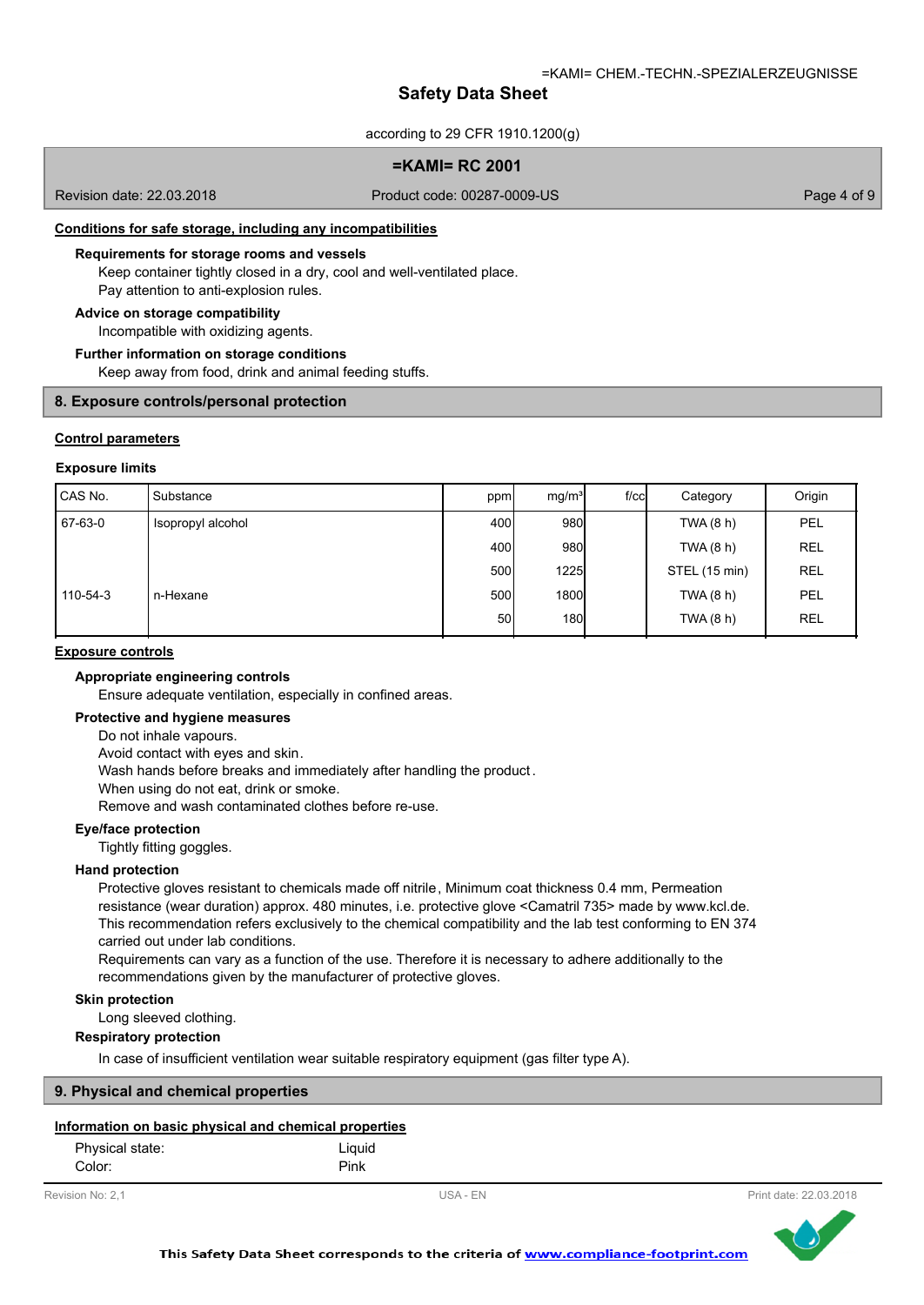according to 29 CFR 1910 1200 $(n)$ 

| according to ze CFR 1910.1200(g)                                                                                                                                                                       |                             |                    |  |
|--------------------------------------------------------------------------------------------------------------------------------------------------------------------------------------------------------|-----------------------------|--------------------|--|
|                                                                                                                                                                                                        | <b>=KAMI= RC 2001</b>       |                    |  |
| Revision date: 22.03.2018                                                                                                                                                                              | Product code: 00287-0009-US | Page 5 of 9        |  |
| Odor:                                                                                                                                                                                                  | Hydrocarbon-like            |                    |  |
|                                                                                                                                                                                                        |                             | <b>Test method</b> |  |
| Changes in the physical state                                                                                                                                                                          |                             |                    |  |
| Initial boiling point and boiling range:                                                                                                                                                               | approx. 80 °C               |                    |  |
| Flash point:                                                                                                                                                                                           | approx. - 20 °C             |                    |  |
| Lower explosion limits:                                                                                                                                                                                | 0,8 vol. %                  |                    |  |
| Upper explosion limits:                                                                                                                                                                                |                             |                    |  |
| Ignition temperature:                                                                                                                                                                                  | > 200 °C                    |                    |  |
| Vapor pressure:<br>(at $25^{\circ}$ C)                                                                                                                                                                 | 85 hPa                      |                    |  |
| Density (at 20 °C):                                                                                                                                                                                    | $0,74$ g/cm <sup>3</sup>    |                    |  |
| Water solubility:<br>(at 20 $°C$ )                                                                                                                                                                     | Immiscible                  |                    |  |
| Viscosity / kinematic:<br>(at 40 $^{\circ}$ C)                                                                                                                                                         | $< 20,5$ mm <sup>2</sup> /s |                    |  |
| Solvent content:                                                                                                                                                                                       | > 90%                       |                    |  |
| Other information                                                                                                                                                                                      |                             |                    |  |
| No data available.                                                                                                                                                                                     |                             |                    |  |
| 10. Stability and reactivity                                                                                                                                                                           |                             |                    |  |
| <b>Reactivity</b><br>No decomposition if stored and applied as directed.<br><b>Chemical stability</b>                                                                                                  |                             |                    |  |
| Stability:                                                                                                                                                                                             | Stable                      |                    |  |
| Stable under normal conditions.                                                                                                                                                                        |                             |                    |  |
| <b>Possibility of hazardous reactions</b>                                                                                                                                                              |                             |                    |  |
| Hazardous reactions:                                                                                                                                                                                   | Will not occur              |                    |  |
| Reactions with oxidizing agents.                                                                                                                                                                       |                             |                    |  |
| <b>Conditions to avoid</b><br>At standard pressure, distillable without decomposition.<br>Vapour/air mixtures are explosive at intensive warming.<br>Heating can release vapours which can be ignited. |                             |                    |  |
| <b>Incompatible materials</b><br>Oxidizing agents                                                                                                                                                      |                             |                    |  |
| <b>Hazardous decomposition products</b><br>Carbon monoxide and carbon dioxide                                                                                                                          |                             |                    |  |
| 11. Toxicological information                                                                                                                                                                          |                             |                    |  |
| Information on toxicological effects                                                                                                                                                                   |                             |                    |  |
| <b>Route(s) of Entry</b><br>Skin and eye contact, inhalation and ingestion.                                                                                                                            |                             |                    |  |
| <b>Acute toxicity</b><br>Based on available data, the classification criteria are not met.<br>No toxicological data available.                                                                         |                             |                    |  |

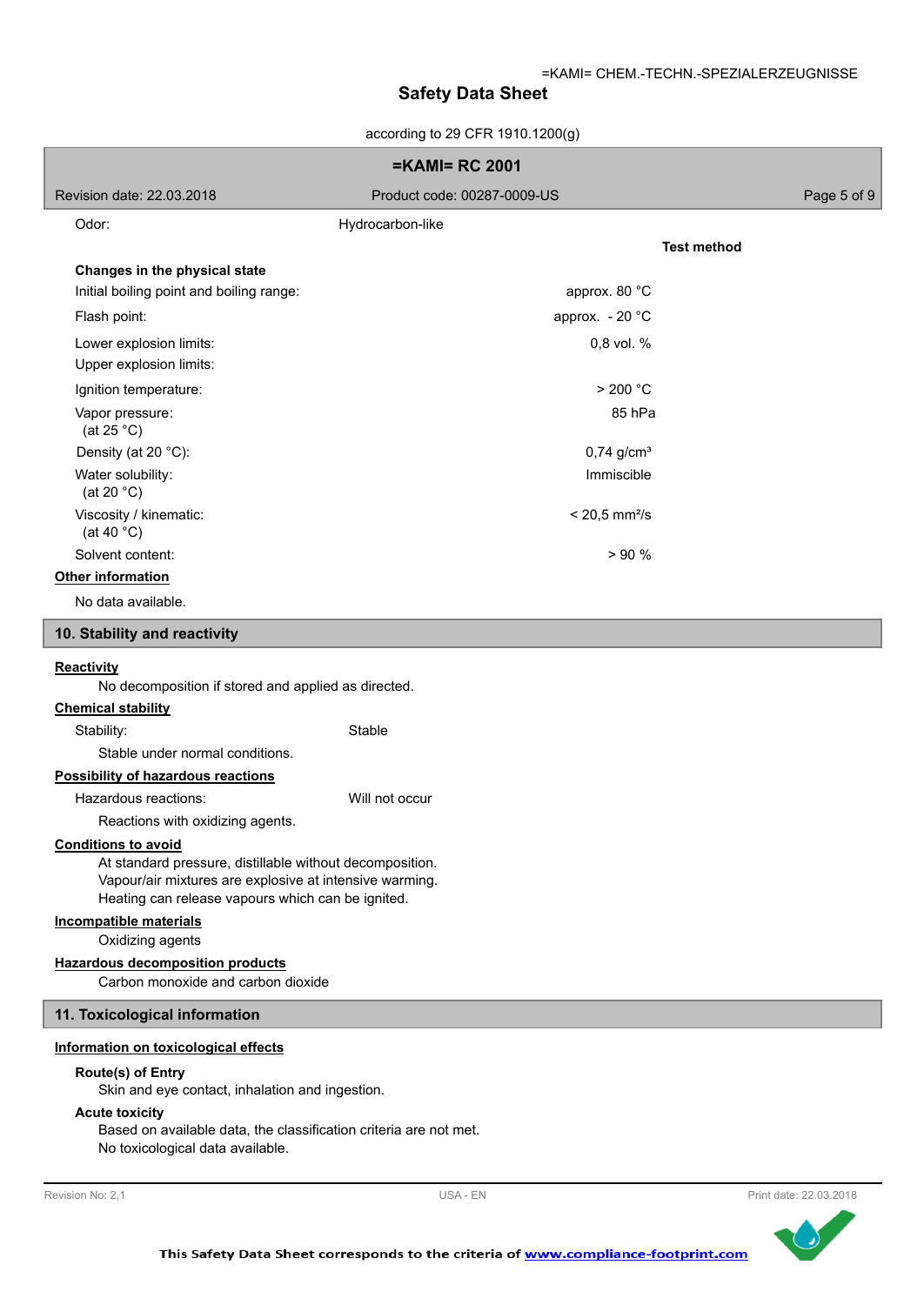according to 29 CFR 1910.1200(g)

# **=KAMI= RC 2001**

Revision date: 22.03.2018

Product code: 00287-0009-US Page 6 of 9

# **Irritation and corrosivity**

Causes skin irritation

Serious eye damage/eye irritation: Based on available data, the classification criteria are not met.

#### **Sensitizing effects**

Based on available data, the classification criteria are not met.

### **Carcinogenic/mutagenic/toxic effects for reproduction**

Suspected of damaging fertility or the unborn child (n-Hexane) Germ cell mutagenicity: Based on available data, the classification criteria are not met. Carcinogenicity: Based on available data, the classification criteria are not met.

#### **Specific target organ toxicity (STOT) - single exposure**

May cause drowsiness or dizziness (Naphtha (petroleum))

# **Specific target organ toxicity (STOT) - repeated exposure**

Based on available data, the classification criteria are not met.

| Carcinogenicity (NTP):  | Not listed |
|-------------------------|------------|
| Carcinogenicity (IARC): | Not listed |
| Carcinogenicity (OSHA): | Not listed |

#### **Aspiration hazard**

May be fatal if swallowed and enters airways (Naphtha (petroleum); n-Hexane)

#### **Additional information on tests**

This product is classified in accordance with the GHS regulations.

# **Practical experience**

#### **Other observations**

Effects of breathing high concentrations of vapour may include. Headache, dizziness, weakness, unconsciousness.

High concentration of vapours may cause irritation to eyes and respiratory system and produce narcotic effects.

After swallowing, strongly purgative effect.

Repeated or prolonged exposure may cause skin irritation and dermatitis, due to degreasing properties of the product.

Contact with eyes may cause irritation.

#### **12. Ecological information**

#### **Ecotoxicity**

Ecological data are not available.

**Persistence and degradability**

No data available.

#### **Bioaccumulative potential**

No data available.

#### **Mobility in soil**

No data available.

# **Other adverse effects**

Slightly water hazardous.

### **Further information**

Do not flush into surface water or sanitary sewer system.

**13. Disposal considerations**

# **Waste treatment methods**



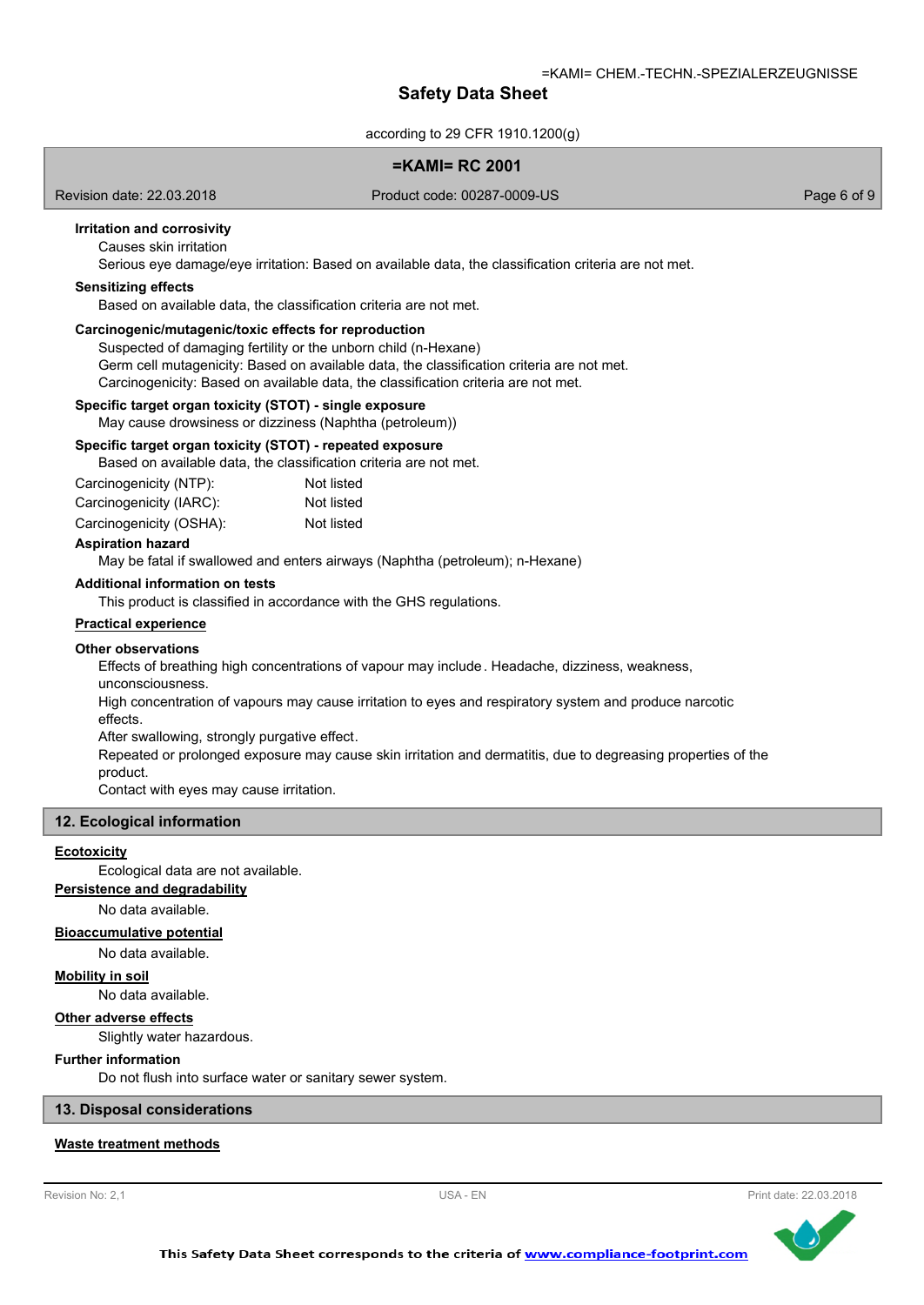according to 29 CFR 1910.1200(g)

# **=KAMI= RC 2001**

Revision date: 22.03.2018

Product code: 00287-0009-US Product code: 00287-0009-US

# **Advice on disposal**

Where possible recycling is preferred to disposal.

Can be incinerated, when in compliance with local regulations.

# **Contaminated packaging**

Empty containers should be taken for local recycling, recovery or waste disposal.

Contaminated packaging should be emptied as far as possible and after appropriate cleansing may be taken for reuse.

Packaging that cannot be cleaned should be disposed of like the product.

# **14. Transport information**

| <b>US DOT 49 CFR 172.101</b>                                          |                              |
|-----------------------------------------------------------------------|------------------------------|
| <b>UN/ID number:</b>                                                  | <b>UN 3295</b>               |
| Proper shipping name:                                                 | HYDROCARBONS, LIQUID, N.O.S. |
| Transport hazard class(es):                                           | 3                            |
| Packing group:                                                        | $\mathbf{I}$                 |
| Hazard label:                                                         | 3                            |
| <b>Marine transport (IMDG)</b>                                        |                              |
| UN number:                                                            | <b>UN 3295</b>               |
| UN proper shipping name:                                              | HYDROCARBONS, LIQUID, N.O.S. |
| Transport hazard class(es):                                           | 3                            |
| Packing group:                                                        | Ш                            |
| Hazard label:                                                         | 3                            |
|                                                                       |                              |
| Marine pollutant:<br>Limited quantity:                                | No<br>1 L / 30 kg            |
| Excepted quantity:                                                    | E <sub>2</sub>               |
| FmS:                                                                  | $F-E$ , S-D                  |
| Air transport (ICAO-TI/IATA-DGR)                                      |                              |
| UN number:                                                            | <b>UN 3295</b>               |
| UN proper shipping name:                                              | HYDROCARBONS, LIQUID, N.O.S. |
| Transport hazard class(es):                                           | 3                            |
| Packing group:                                                        | $\mathsf{II}$                |
| Hazard label:                                                         | 3                            |
|                                                                       |                              |
| Limited quantity Passenger:                                           | 1 L                          |
| Passenger LQ:                                                         | Y341                         |
| Excepted quantity:                                                    | E2                           |
| IATA-packing instructions - Passenger:                                | 353                          |
| IATA-max. quantity - Passenger:<br>IATA-packing instructions - Cargo: | 5 L<br>364                   |
| IATA-max. quantity - Cargo:                                           | 60 L                         |
| <b>Environmental hazards</b>                                          |                              |
|                                                                       |                              |

Revision No: 2,1 **EXECUTE:** Print date: 22.03.2018

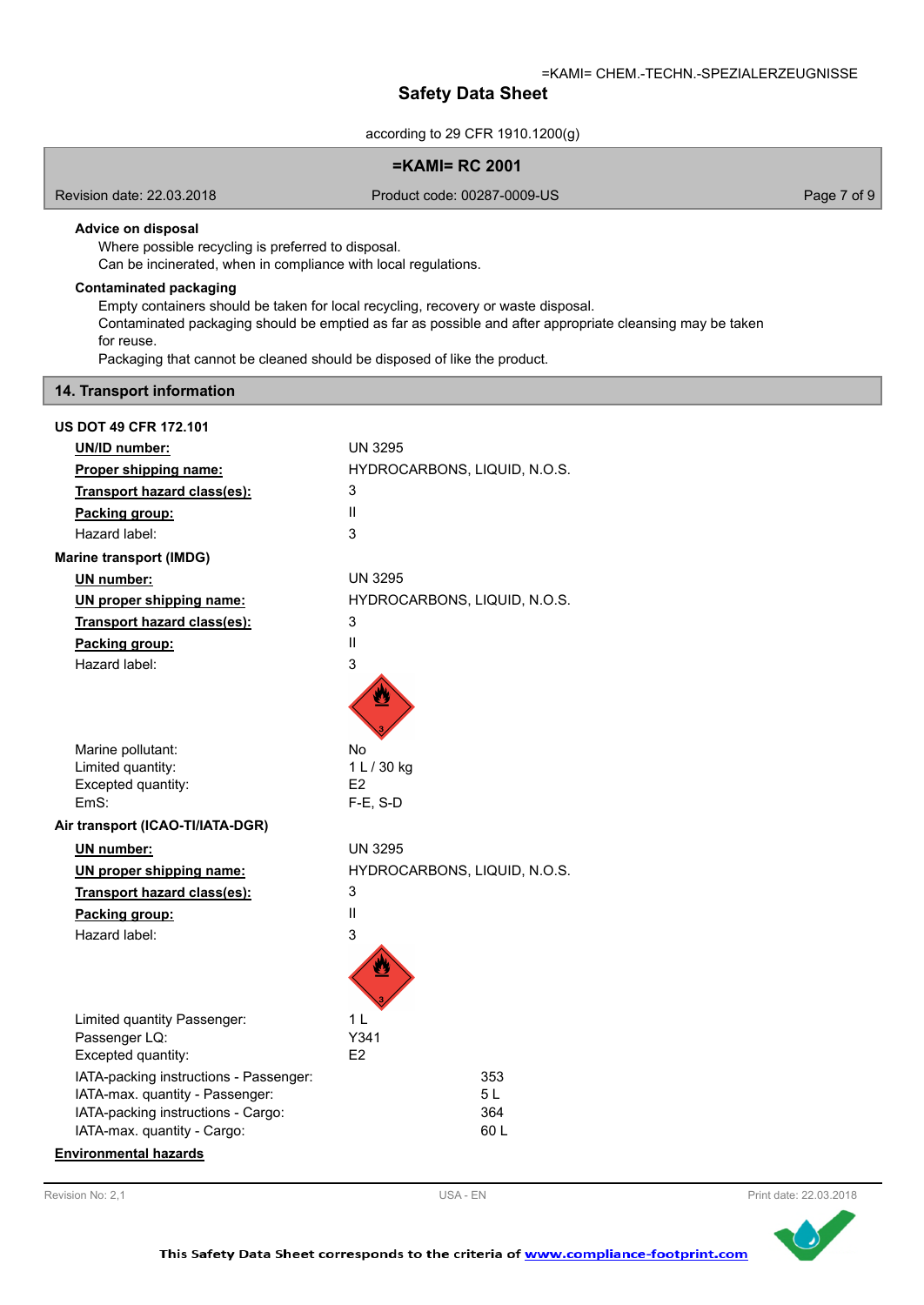according to 29 CFR 1910 1200(g)

| accolulity to 29 CFR 1910.1200(G)                                                                                                                                                                                                                                                                                                                                                                                                                                                                                                                                                                                                                                                                                                                                                                                                                                                                                             |             |
|-------------------------------------------------------------------------------------------------------------------------------------------------------------------------------------------------------------------------------------------------------------------------------------------------------------------------------------------------------------------------------------------------------------------------------------------------------------------------------------------------------------------------------------------------------------------------------------------------------------------------------------------------------------------------------------------------------------------------------------------------------------------------------------------------------------------------------------------------------------------------------------------------------------------------------|-------------|
| $=$ KAMI $=$ RC 2001                                                                                                                                                                                                                                                                                                                                                                                                                                                                                                                                                                                                                                                                                                                                                                                                                                                                                                          |             |
| Product code: 00287-0009-US<br>Revision date: 22.03.2018                                                                                                                                                                                                                                                                                                                                                                                                                                                                                                                                                                                                                                                                                                                                                                                                                                                                      | Page 8 of 9 |
| ENVIRONMENTALLY HAZARDOUS:<br>no                                                                                                                                                                                                                                                                                                                                                                                                                                                                                                                                                                                                                                                                                                                                                                                                                                                                                              |             |
| <b>Special precautions for user</b><br>Handle in accordance with good industrial hygiene and safety practice.                                                                                                                                                                                                                                                                                                                                                                                                                                                                                                                                                                                                                                                                                                                                                                                                                 |             |
| Transport in bulk according to Annex II of MARPOL 73/78 and the IBC Code<br>The transport takes place only in approved and appropriate packaging.                                                                                                                                                                                                                                                                                                                                                                                                                                                                                                                                                                                                                                                                                                                                                                             |             |
| 15. Regulatory information                                                                                                                                                                                                                                                                                                                                                                                                                                                                                                                                                                                                                                                                                                                                                                                                                                                                                                    |             |
| <b>U.S. Regulations</b><br><b>National Inventory TSCA</b><br>All of the components are on the TSCA Inventory.<br>National regulatory information<br>SARA Section 304 CERCLA:<br>n-Hexane (110-54-3): Reportable quantity = $5,000$ (2270) lbs. (kg)<br>SARA Section 311/312 Hazards:<br>Naphtha (petroleum) (64742-49-0): Fire hazard, Immediate (acute) health hazard<br>Isopropyl alcohol (mfg-strong acid process) (67-63-0): Fire hazard, Immediate (acute) health hazard<br>n-Hexane (110-54-3): Fire hazard, Immediate (acute) health hazard, Delayed (chronic) health hazard<br>SARA Section 313 Toxic release inventory:<br>Isopropyl alcohol (mfg-strong acid process) (67-63-0): De minimis limit = 1.0 %, Reportable threshold =<br>Standard<br>n-Hexane (110-54-3): De minimis limit = 1.0 %, Reportable threshold = Standard<br>Clean Air Act Section 112(b):<br>n-Hexane (110-54-3)<br><b>State Regulations</b> |             |

# **Safe Drinking Water and Toxic Enforcement Act of 1986 (Proposition 65, State of California)**

This product contains no chemicals known to the State of California to cause cancer, birth defects or other reproductive harm.

# **Additional information**

This product contains max VOC: > 90%

# **16. Other information**

| <b>Hazardous Materials Information Label (HMIS)</b> |            |
|-----------------------------------------------------|------------|
| Health:                                             | 2          |
| Flammability:                                       | 3          |
| Physical Hazard:                                    | 0          |
| <b>NFPA Hazard Ratings</b>                          |            |
| Health:                                             | 2          |
| Flammability:                                       | 3          |
| Reactivity:                                         | ი          |
| Unique Hazard:                                      |            |
| Revision date:                                      | 22.03.2018 |
| Revision No:                                        | 2,1        |
|                                                     |            |